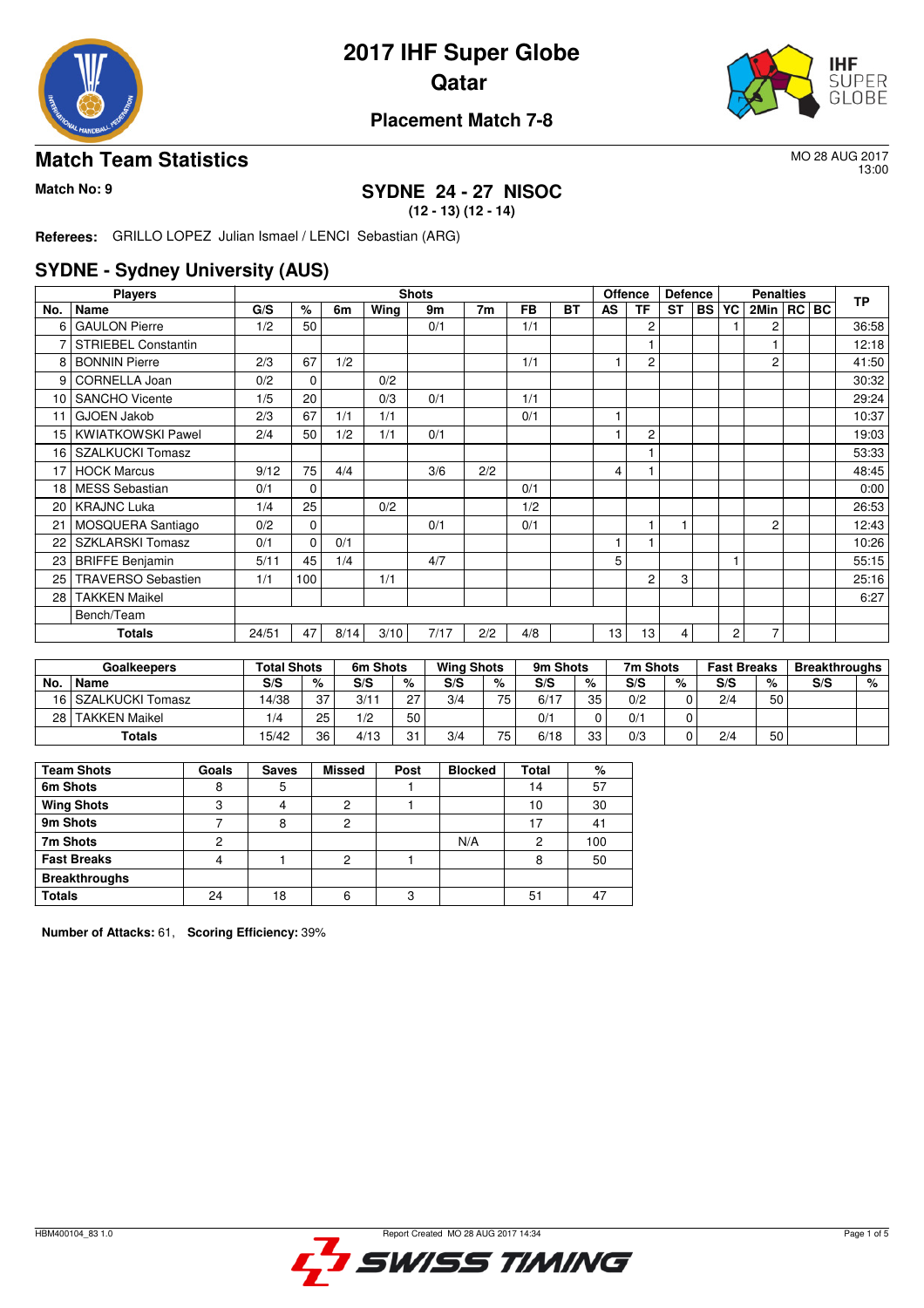

# **2017 IHF Super Globe**





#### **Placement Match 7-8**

#### **Match Team Statistics** More 2017

13:00

#### **Match No: 9 SYDNE 24 - 27 NISOC (12 - 13) (12 - 14)**

**Referees:** GRILLO LOPEZ Julian Ismael / LENCI Sebastian (ARG)

1/5

1/1

## **AUS - Sydney University (AUS)**

#### **Shots Distribution Players** Goals / Shots 9 CORNELLA J 6 GAULON P 7 STRIEBEL C 8 BONNIN P 10 SANCHO V<br> $\overline{1}$   $\overline{1}$   $\overline{1}$   $\overline{1}$   $\overline{0}$   $\overline{1}$   $\overline{0}$   $\overline{1}$   $\overline{1}$   $\overline{0}$   $\overline{1}$   $\overline{1}$   $\overline{0}$ 11 GJOEN J 15 KWIATKOWSKI P  $-$  15 KV<br> $1/1$ <br> $1/1$ <br> $...$  $\frac{1}{11}$  $\overline{0}$   $\overline{0}$   $\overline{1}$   $\overline{0}$  $1/1$   $1/1$  $\overline{0}/\overline{1}$  $\frac{1}{1}$  $\frac{1}{1/1}$  $\frac{1}{1/1}$  $\frac{1}{2}$  0/1 m  $0/1$ ۰.  $0/1$  1/1 н ψú 1/1 ٠,  $0/1$ 1-Missed 1-Missed 1-Post 16 SZALKUCKI T 17 HOCK M<br>
- - - - - - - - - - 17<br>
0/1 18 MESS S  $20$  KRAJNC L 23 BRIFFE B 21 MOSQUERA S 22 SZKLARSKI T  $1.77 - 0/1$  $3/3$   $\overline{1}$   $\overline{1}$  $\begin{array}{|c|c|c|c|c|c|}\n\hline\n1 & 1/1 & 0/1 & 0/1 \\
\hline\n0 & 0/1 & 0/1 & 0/1 \\
\hline\n1 & 1/1 & 0/1 & 3/3 \\
\hline\n\end{array}$ ł, ł, ł, š, Ĩ.  $0/1$ 0/1  $0/1$  $\frac{3}{3}$   $\frac{3}{3}$   $\frac{3}{1}$   $\frac{2}{4}$   $\frac{3}{4}$  $\frac{1}{1/1}$ t) . . н  $0/1$  3/3 1-Missed 2-Missed 1-Post 1-Post 1-Missed 25 TRAVERSO S 28 TAKKEN M ł, Ė  $1/1$ **Team Offence Defence Goalkeepers** Saves / Shots Goals / Shots  $\frac{7}{2}$ /5 1/1  $\overline{\phantom{a}}$  $0/0$  $0/0$  $2/3$  1/4 5/6  $0/4$  1/4 1/3  $\backslash$  3/8  $1/4/$ Е п  $3/4$ 2/3 1/3 0/4 2/4 **Breakthroughs** Ê 3/6 5/9 š j  $\overline{1}$ 4/4 1/3 8/11  $3/6$  1/1 1/9  $12/5$ ,  $3/8$ 6-Missed 3-Post  $8/13$   $2/5$  $^{\prime}$ <sub>2/2</sub> 3/4 **7m 7m** 16 SZALKUCKI T  $3/5$ 5/6

**Fast Breaks** 4/8

2/5

| 16 SZALKUCKI T              |     |     |  |  |  |  |  |  |  |
|-----------------------------|-----|-----|--|--|--|--|--|--|--|
| $\overline{0}/\overline{4}$ | 1/4 | 1/3 |  |  |  |  |  |  |  |
| 3/5                         |     | 4/8 |  |  |  |  |  |  |  |
| 3/5                         | 1/1 | 1/8 |  |  |  |  |  |  |  |

Р

х

0/5

3/5

| 28 TAKKEN M |     |  |  |  |  |  |  |  |
|-------------|-----|--|--|--|--|--|--|--|
| 0/1         | 1/1 |  |  |  |  |  |  |  |
| 0/1         | 0/1 |  |  |  |  |  |  |  |



ш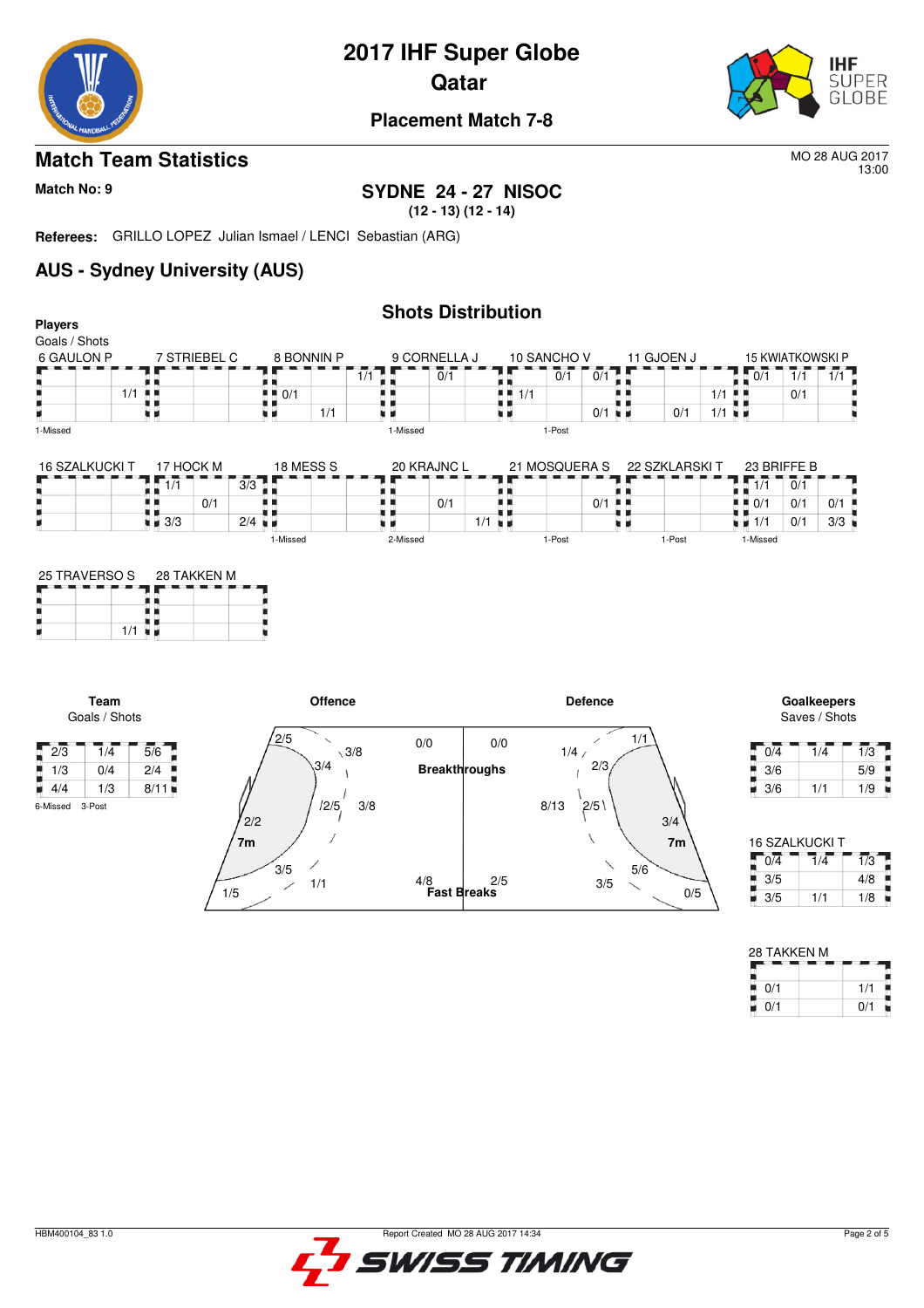

# **2017 IHF Super Globe Qatar**



### **Placement Match 7-8**

#### **Match Team Statistics** MO 28 AUG 2017

13:00

#### **Match No: 9 SYDNE 24 - 27 NISOC (12 - 13) (12 - 14)**

**Referees:** GRILLO LOPEZ Julian Ismael / LENCI Sebastian (ARG)

#### **NISOC - Naft & Gaz Gachsaran (IRI)**

|                  | <b>Players</b>                    |       |          |      |      | <b>Shots</b> |                |     |    | <b>Offence</b>  |                | <b>Defence</b><br><b>Penalties</b> |           | <b>TP</b> |      |         |       |
|------------------|-----------------------------------|-------|----------|------|------|--------------|----------------|-----|----|-----------------|----------------|------------------------------------|-----------|-----------|------|---------|-------|
| No.              | Name                              | G/S   | %        | 6m   | Wing | 9m           | 7 <sub>m</sub> | FB  | BТ | AS              | ΤF             | ST                                 | <b>BS</b> | YC        | 2Min | RC   BC |       |
| 2                | <b>FARASAT ASL Gharib</b>         |       |          |      |      |              |                |     |    |                 |                |                                    |           |           |      |         | 5:19  |
| 3                | SALEHIKOOSHKGHAZI Mohammadhossein | 2/4   | 50       | 2/4  |      |              |                |     |    | $\overline{2}$  |                |                                    |           |           |      |         | 48:25 |
| 4                | <b>GHALANDARI Milad</b>           | 0/2   | $\Omega$ |      | 0/2  |              |                |     |    |                 |                |                                    |           |           |      |         | 28:24 |
| 5                | JOMEEPORZADEH Mohamad Kazem       | 5/8   | 63       | 3/5  |      | 2/3          |                |     |    | 3               | $\overline{c}$ |                                    |           |           |      |         | 52:14 |
| 6                | <b>HEYDARPOUR Moitaba</b>         | 1/3   | 33       |      | 1/2  |              |                | 0/1 |    |                 |                |                                    |           |           |      |         | 59:26 |
| 7                | <b>ARPANAHI Ehsan</b>             |       |          |      |      |              |                |     |    |                 |                |                                    |           |           |      |         | 3:06  |
| 9                | <b>GHASEMI Mohammad Ali</b>       | 10/15 | 67       | 2/2  | 0/2  | 3/4          | 3/4            | 2/3 |    |                 | $\overline{1}$ |                                    |           |           |      |         | 56:47 |
| 10 <sup>10</sup> | ARPANAHI Iman                     |       |          |      |      |              |                |     |    |                 |                |                                    |           |           |      |         | 14:50 |
| 12               | ZAMANI ZADEH Navid                |       |          |      |      |              |                |     |    |                 |                |                                    |           |           |      |         | 0:00  |
| 19               | <b>SEKENARI Omid</b>              | 2/4   | 50       | 1/2  |      | 1/2          |                |     |    |                 | 2              |                                    |           |           |      |         | 5:33  |
| 21               | <b>ALIZADEH Aref</b>              |       |          |      |      |              |                |     |    |                 |                |                                    |           |           |      |         | 0:00  |
| 22               | RAHIMIKAZEROONI Ali               |       |          |      |      |              |                |     |    | $\overline{c}$  |                |                                    |           |           |      |         | 59:15 |
| 33               | <b>SAMSAMI Mehrdad</b>            | 3/5   | 60       | 1/1  |      | 2/4          |                |     |    |                 | 3              | $\overline{2}$                     |           |           | 2    |         | 29:13 |
| 55               | NOSRATI Kamran                    | 4/10  | 40       |      |      | 4/9          |                | 0/1 |    | 5               |                |                                    |           |           |      |         | 57:28 |
| 77               | ZAREICHAHARRAHGASHIN Misagh       |       |          |      |      |              |                |     |    |                 |                |                                    |           |           |      |         | 0:00  |
|                  | Bench/Team                        |       |          |      |      |              |                |     |    |                 |                |                                    |           |           |      |         |       |
|                  | <b>Totals</b>                     | 27/51 | 53       | 9/14 | 1/6  | 12/22        | 3/4            | 2/5 |    | 12 <sub>1</sub> | 12             | 3 <sub>1</sub>                     |           |           | 5    |         |       |

|     | <b>Goalkeepers</b>       | <b>Total Shots</b> |    | 6m Shots |    | <b>Wing Shots</b> |    | 9m Shots |    | 7m Shots |   | <b>Fast Breaks</b> |    | <b>Breakthroughs</b> |   |
|-----|--------------------------|--------------------|----|----------|----|-------------------|----|----------|----|----------|---|--------------------|----|----------------------|---|
| No. | <b>Name</b>              | S/S                | %  | S/S      | %  | S/S               | %  | S/S      | %  | S/S      | % | S/S                | %  | S/S                  | % |
|     | 12 ZAMANI ZADEH Navid    |                    |    |          |    |                   |    |          |    |          |   |                    |    |                      |   |
|     | 21   ALIZADEH Aref       |                    |    |          |    |                   |    |          |    |          |   |                    |    |                      |   |
|     | 22   RAHIMIKAZEROONI Ali | 18/42              | 43 | 5/13     | 38 | 4/7               | 57 | 8/15     | 53 | 0/2      |   | 1/5                | 20 |                      |   |
|     | Totals                   | 18/42              | 43 | 5/13     | 38 | 4/7               | 57 | 8/15     | 53 | 0/2      |   | 1/5                | 20 |                      |   |

| <b>Team Shots</b>    | Goals | <b>Saves</b> | <b>Missed</b> | Post | <b>Blocked</b> | Total | %  |
|----------------------|-------|--------------|---------------|------|----------------|-------|----|
| 6m Shots             | 9     |              |               |      |                | 14    | 64 |
| <b>Wing Shots</b>    |       | ◠            |               |      |                | 6     | 17 |
| 9m Shots             | 12    | 6            | ◠             | റ    |                | 22    | 55 |
| 7m Shots             | 3     |              |               |      | N/A            | 4     | 75 |
| <b>Fast Breaks</b>   | າ     | ົ            |               |      |                | 5     | 40 |
| <b>Breakthroughs</b> |       |              |               |      |                |       |    |
| <b>Totals</b>        | 27    | 15           |               | 5    |                | 51    | 53 |

**Number of Attacks:** 61, **Scoring Efficiency:** 44%

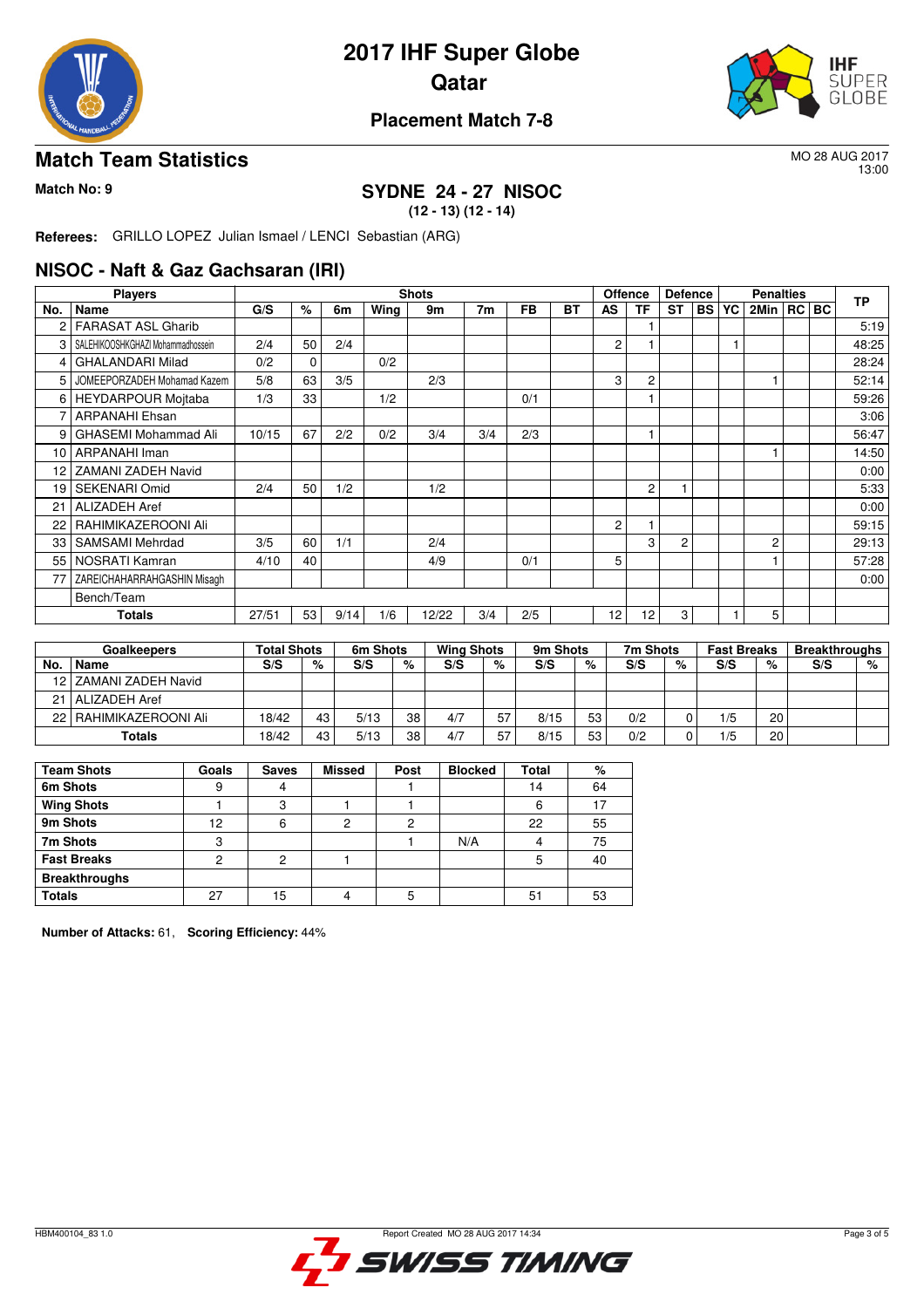

# **2017 IHF Super Globe**

**Qatar** 



#### **Placement Match 7-8**

#### **Match Team Statistics** MO 28 AUG 2017

13:00

**Players**

# **Match No: 9 SYDNE 24 - 27 NISOC**

**(12 - 13) (12 - 14)**

**Referees:** GRILLO LOPEZ Julian Ismael / LENCI Sebastian (ARG)

1/1

#### **IRI - Naft & Gaz Gachsaran (IRI)**

#### **Shots Distribution**

| $\sqrt{4/4}$<br>3/6<br>$\blacksquare$ 3/6 | Team<br>Goals / Shots<br>$\overline{2}/3$<br>3/4<br>4/9<br>8/9<br>0/1<br>٠ | 0/5                               | <b>Offence</b><br>$\overline{\phantom{0}}$<br>$\sqrt{3/5}$<br>5/6<br>12/5<br>8/13 | 0/0<br>0/0<br><b>Breakthroughs</b> | <b>Defence</b><br>1/5<br>1/1/<br>3/5<br>3/8<br>2/5 | 1/3<br>2/3<br>۰<br>0/4<br>u.                               | Goalkeepers<br>Saves / Shots<br>$\overline{1/6}$<br>3/4<br>2/4<br>4/4<br>2/3<br>3/11 |
|-------------------------------------------|----------------------------------------------------------------------------|-----------------------------------|-----------------------------------------------------------------------------------|------------------------------------|----------------------------------------------------|------------------------------------------------------------|--------------------------------------------------------------------------------------|
|                                           |                                                                            |                                   |                                                                                   |                                    |                                                    |                                                            |                                                                                      |
|                                           |                                                                            |                                   |                                                                                   |                                    |                                                    |                                                            |                                                                                      |
|                                           |                                                                            |                                   |                                                                                   |                                    |                                                    |                                                            |                                                                                      |
|                                           |                                                                            |                                   |                                                                                   |                                    |                                                    |                                                            |                                                                                      |
|                                           |                                                                            |                                   |                                                                                   |                                    |                                                    |                                                            |                                                                                      |
|                                           | 77 ZAREICHAHARRAHGASH                                                      |                                   |                                                                                   |                                    | 1-Missed                                           | 2-Missed 2-Post                                            |                                                                                      |
|                                           | 原则                                                                         | $\blacksquare$ $\blacksquare$ 0/1 | 9 H                                                                               | . .<br>u p                         | $\blacksquare$ $\blacksquare$ 1/1                  | $2/3$ $\blacksquare$                                       |                                                                                      |
|                                           | . .                                                                        | 1/1                               | $1/2$ .                                                                           | . .<br>. .                         |                                                    | $\blacksquare$ $\blacksquare$ 0/2                          | 1/1                                                                                  |
|                                           | 10 ARPANAHI I                                                              | 12 ZAMANI ZADEH N                 | 19 SEKENARIO                                                                      | 21 ALIZADEH A                      | 22 RAHIMIKAZEROONI A 33 SAMSAMI M                  | 55 NOSRATIK<br>$\sqrt{1/1}$<br>$\overline{1}/\overline{1}$ | 1/1                                                                                  |
|                                           |                                                                            | 1-Missed<br>1-Post                |                                                                                   |                                    |                                                    | 2-Post                                                     |                                                                                      |
|                                           |                                                                            |                                   |                                                                                   | 0/1<br>u 11                        | . .                                                | $\blacksquare$ $\blacksquare$ 1/1                          | 4/4                                                                                  |
|                                           | 星期                                                                         | $2/2$ $\blacksquare$              | $\blacksquare$ $\blacksquare$ 1/3                                                 |                                    |                                                    | $\blacksquare$ 1/2                                         | 1/1                                                                                  |
|                                           | . .                                                                        | $0/1$                             | 1/1<br>$0/1$ $\blacksquare$ 1/1                                                   | 1/1<br>. .                         | $0/2$ $\blacksquare$                               | $\overline{2/2}$                                           |                                                                                      |



| 12 ZAMANI ZADEH N |  |
|-------------------|--|
|                   |  |
|                   |  |
|                   |  |

| 21 ALIZADEH A |  |
|---------------|--|
|               |  |
|               |  |
|               |  |
|               |  |

| 22 RAHIMIKAZEROONI A |     |      |
|----------------------|-----|------|
| 1/3                  | 3/4 | 1/6  |
| 2/3                  | 4/4 | 2/4  |
| 0/4                  | 2/3 | 3/11 |